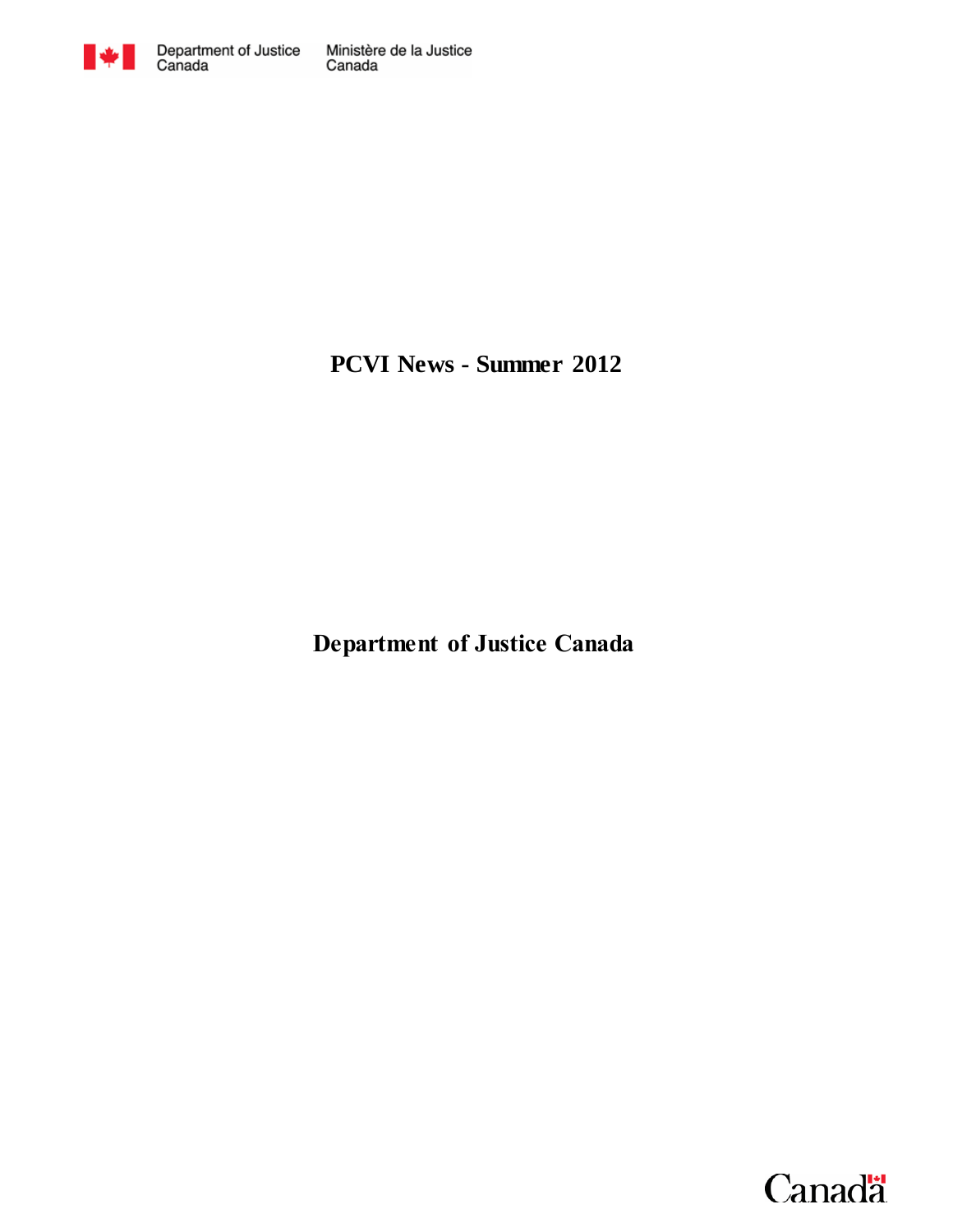# PCVI News - Summer 2012



## **Welcome**

Pamela Arnott, *Director and Senior Counsel, Policy Centre for Victim Issues (PCVI)*

The past several months have been very busy for PCVI. The Government's robust criminal justice agenda has had important impacts on victim issues in Canada. A number of initiatives in policy development, legislative reform, service delivery and awareness raising have taken place since the last *PCVI News* was published and we are pleased to be able to share them with you.

Earlier this year, PCVI had the honour of working with Mr. Christopher Ducharme, poet and President of the British Columbia Bereavement Helpline, to produce a video for the Sharing Our Stories portion of the National Victims of Crime Awareness Week (NVCAW) website. Christopher shares his thoughts about making this video below.

As always, if you have any comments on this edition of *PCVI News*, or if you would like to suggest topics for consideration in the future, we would love to hear from you. In the meantime, on behalf of PCVI, I would like to wish all of our readers a restful and rejuvenating summer.

## **Recent Developments of Importance to Victim Issues in Canada**

- In April the Prime Minister announced a new federal income support program for parents of missing or murdered children. Under this initiative, parents of a child who has gone missing or who has been murdered will be eligible to receive \$350 per week for up to 35 weeks.
- Recently the Government introduced legislation to amend the *Criminal Code* to make age an aggravating factor in sentencing. If passed, this legislation will help to keep the elderly members of our community safe from violence and fraud while holding offenders accountable.
- Bill C-10, the *Safe Streets and Communities Act*, contained a range of reforms including: providing victims of terrorism with the ability to sue listed foreign states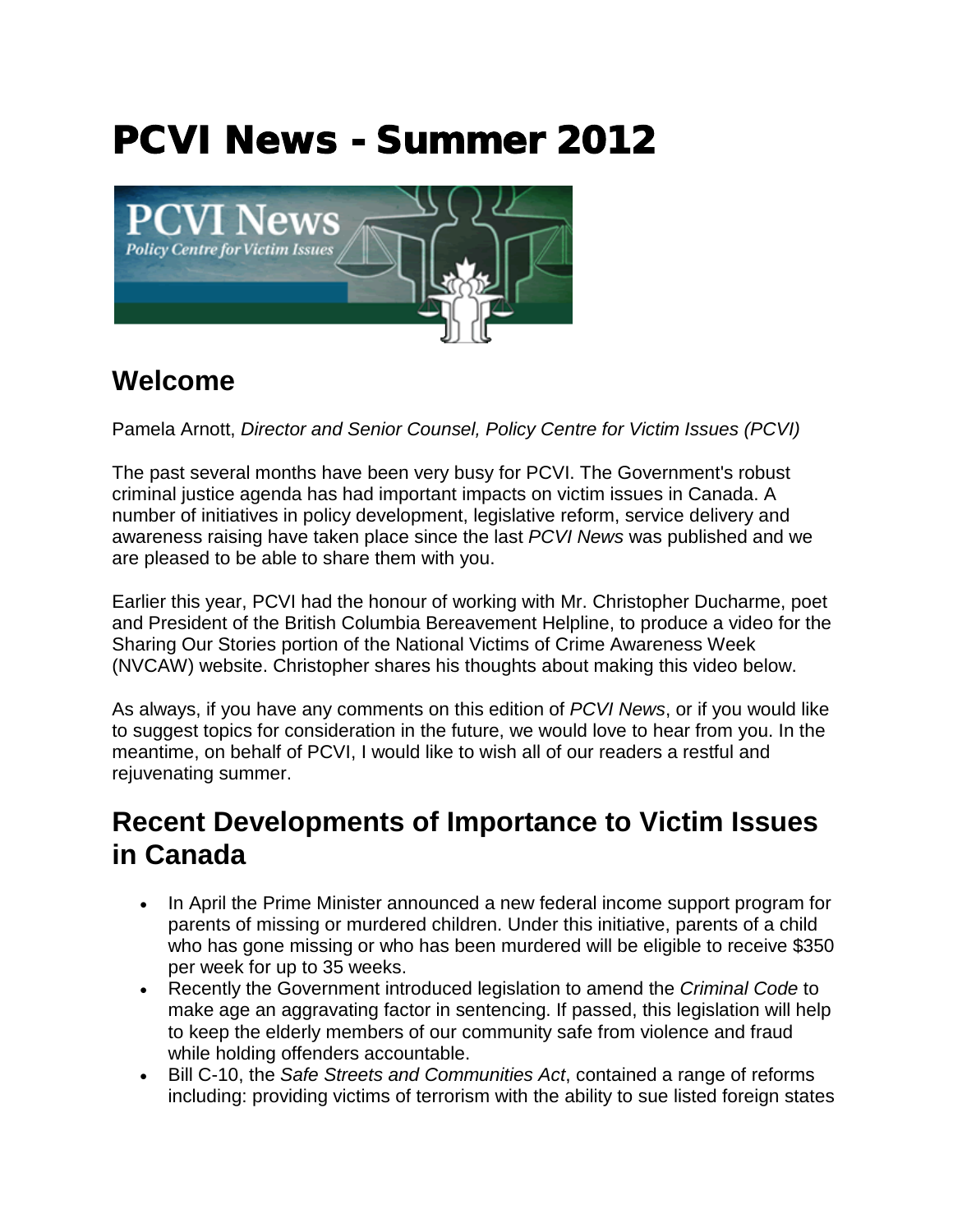not only for supporting terrorism, but also for committing an act of terrorism; enshrining victim participation in conditional release board hearings and keeping victims better informed about the behaviour and handling of offenders; and eliminating pardons for serious crimes. In addition, it ends conditional sentences for serious and violent crime and better protects children from sexual offences, through new and increased mandatory minimum penalties and other sentencing measures.

- The Government has also introduced legislation to increase the amount of the federal victim surcharge and to remove judicial discretion to waive the surcharge. The funding collected through the surcharge helps provinces and territories deliver services to victims of crime. C-37 is currently being considered by the House of Commons.
- Budget 2012 announced \$7 million in new funding for the Victims Fund. Minister Nicholson reiterated this commitment at the NVCAW 2012 Symposium in Ottawa on April 23. Child advocacy centres and other victim-serving organizations will directly benefit from this funding. Application forms are available on the PCVI website.
- Finally, close to \$10 million in funding from the Victims Fund has recently been allocated to provinces and territories to provide services to victims of crime over the next five years. This funding will assist the provinces and territories in developing and delivering the services that have been identified as priorities in each jurisdiction.

# **National Victims of Crime Awareness Week 2012: At a Glance**

NVCAW 2012's theme *Moving Forward* recognized the journey that victims of crime, victim service providers and governments at all levels take to build a new normal after victimization has occurred. Awareness of victim issues was raised across the country and, for the first time, events were held in every province and territory throughout the week. The annual NVCAW Symposium featured addresses by Minister of Justice Rob Nicholson and Senator Pierre-Hugues Boisvenu followed by an inspirational key note speech by Victor Veith. Please visit the NVCAW web page to learn more and to view the 2012 Sharing Our Stories series.

PCVI extends its sincerest thank you to the dedicated members of the NVCAW organizing committee who are already planning ahead for NVCAW 2013! We would love to hear about how you marked the 2012 NVCAW in your community: send us an email at [webadmin@justice.gc.ca.](mailto:webadmin@justice.gc.ca)

# **New Anti-Sexual Violence Campaign in Ontario**

'Draw the Line' is a new bilingual, province-wide anti-sexual violence campaign produced by Action ontarienne contre la violence faite aux femmes (AOcVF) and the Ontario Coalition of Rape Crisis Centres (OCRCC). In developing the campaign, they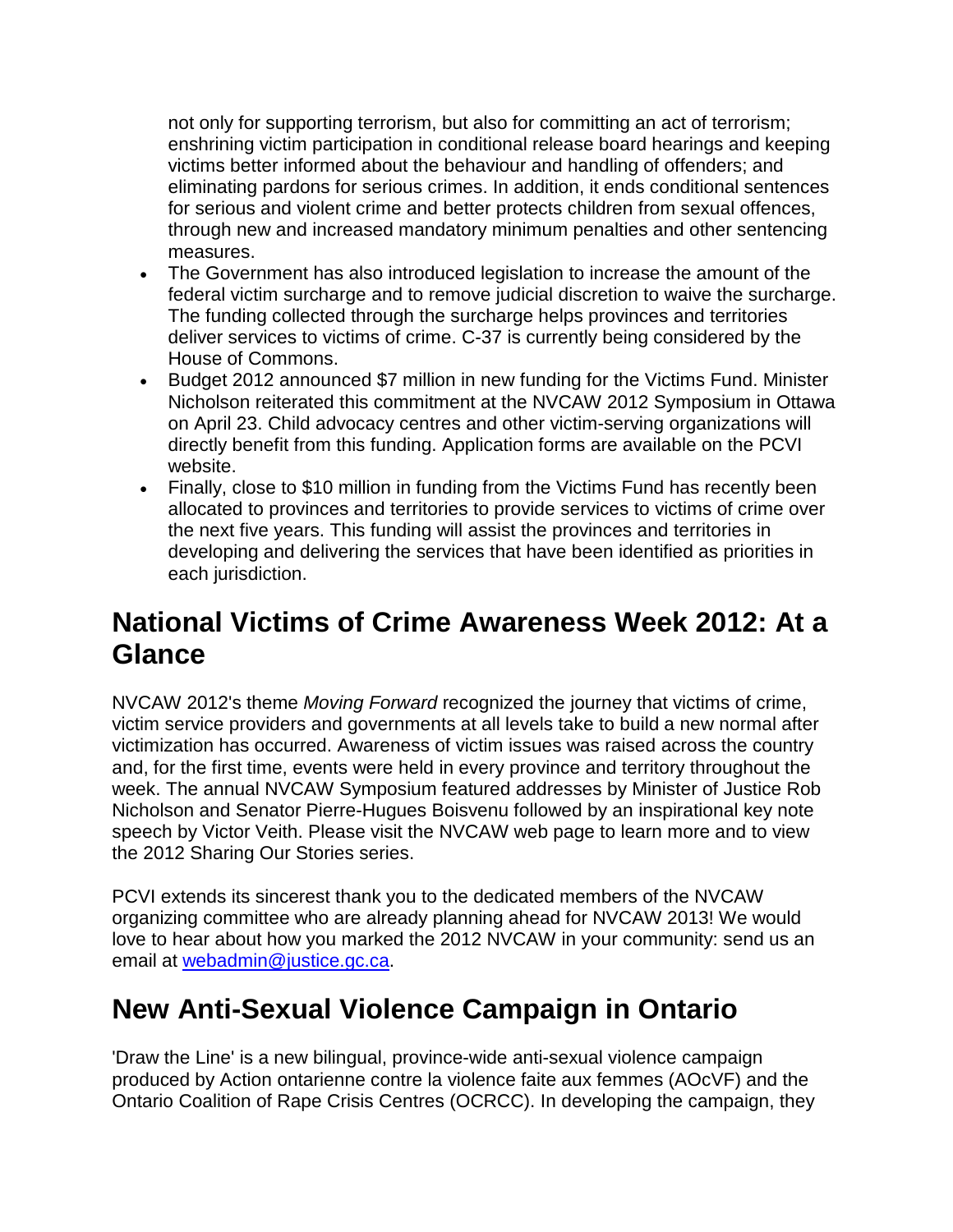consulted extensively with service providers, grassroots organizations, advocates and survivors. The intent was to create a campaign that represents the ethnic, linguistic, cultural, sexual, economic, and geographic diversity of Ontario.

'Draw The Line' is an interactive campaign that aims to engage Ontarians in a dialogue about sexual violence. The campaign challenges common myths about sexual violence and equips bystanders with information on how to intervene safely and effectively.

#### [draw-the-line.ca](http://www.draw-the-line.ca/)

For more information or to request material: [info@draw-the-line.ca](mailto:info@draw-the-line.ca)

## **An Interview with victim advocate Christopher Ducharme:**

**1. Chris, thank you for agreeing to share your story as part of National Victims of Crime Awareness Week (NVCAW) 2012. Your video, which can be found at the Sharing Our Stories link on the NVCAW web site, has had over 1000 views. <http://www.victimsweek.gc.ca/home-accueil.html>**

I am pleased to hear that we were able to reach so many people across Canada. I would like to post this video onto our [www.bcvictimsofhomicide.com](http://www.bcvictimsofhomicide.com/) website (which is coming very soon). It was an honour to be part of this video, especially with the theme "Moving Forward", for National Victims of Crime Awareness Week, which I believe to be a valuable addition to our justice system for victims of Canada. The unity brought about through the 160 events across Canada demonstrate the movement to liberate victims from the pain and tragedy through finding healing, hope and connection to the community and loved ones.

#### **2. Using video as a means to tell a victim's story is a relatively new endeavour for PCVI. Can you please tell our readers what it was like to make this video?**

Making the video was a great experience especially since it was my way to get the point across of the importance of having a support group program which is specifically focused to meeting the needs of those impacted by homicide grief. It was not always easy to publicly display my story but, I always see these types of opportunities as a way to make a sacrifice so that others can benefit.

**3. Chris, you are a published and well-respected poet. In fact, you read your poetry at last year's NVCAW Symposium in Ottawa. How was telling your story in a video, which is now posted on the internet, different than sharing your story through the written or spoken word?**